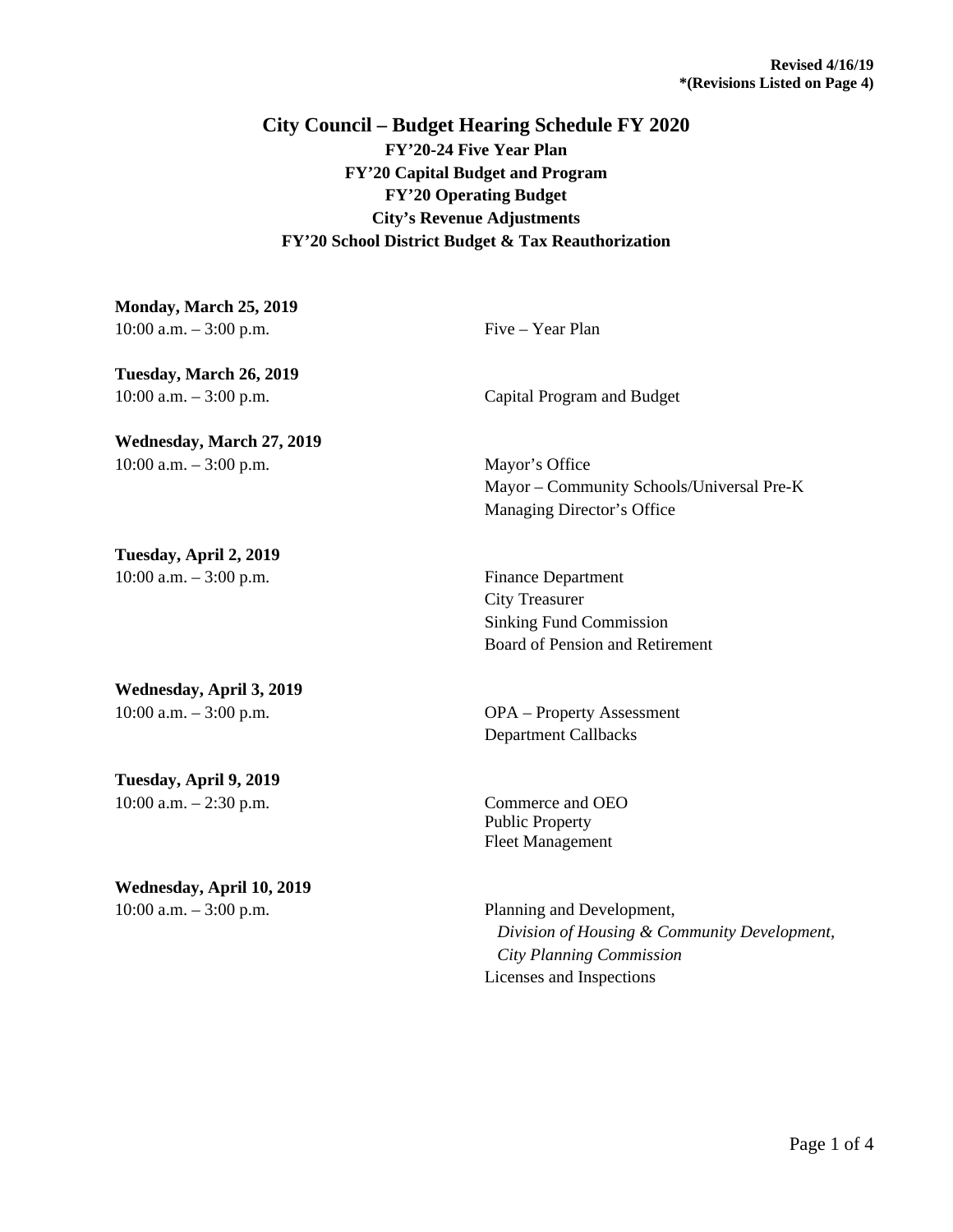**Monday, April 15, 2019** 10:00 a.m. – 3:00 p.m. Free Library

**Tuesday, April 16, 2019**

**Wednesday, April 17, 2019** 10:00 a.m. – 4:00 p.m. Aviation

**Tuesday, April 23, 2019**

**Wednesday, April 24, 2019** 10:00 a.m. – 3:00 p.m. First Judicial District

**Tuesday, April 30, 2019** 10:00 a.m. – 4:00 p.m. SEPTA

**Wednesday, May 1, 2019**

12:00 p.m. – 1:30 p.m. Prisons 2:00 p.m. – 3:30 p.m. Fire Department

Mural Arts City Representative Parks and Recreation 4:30 p.m. Public Testimony

10:00 a.m. – 3:00 p.m. Chief Administrative Officer Office of Information Technology Procurement Human Resources/ Personnel Dept.

> Water Department Streets Department Department of Human Services

10:00 a.m. – 3:00 p.m. Office of Homeless Services Health Department Behavioral Health

> District Attorney's Office Law Department Defender Association

Community College Auditing Department/Controller Department Callbacks *Free Library*

10:00 a.m. – 11:30 a.m. Police Department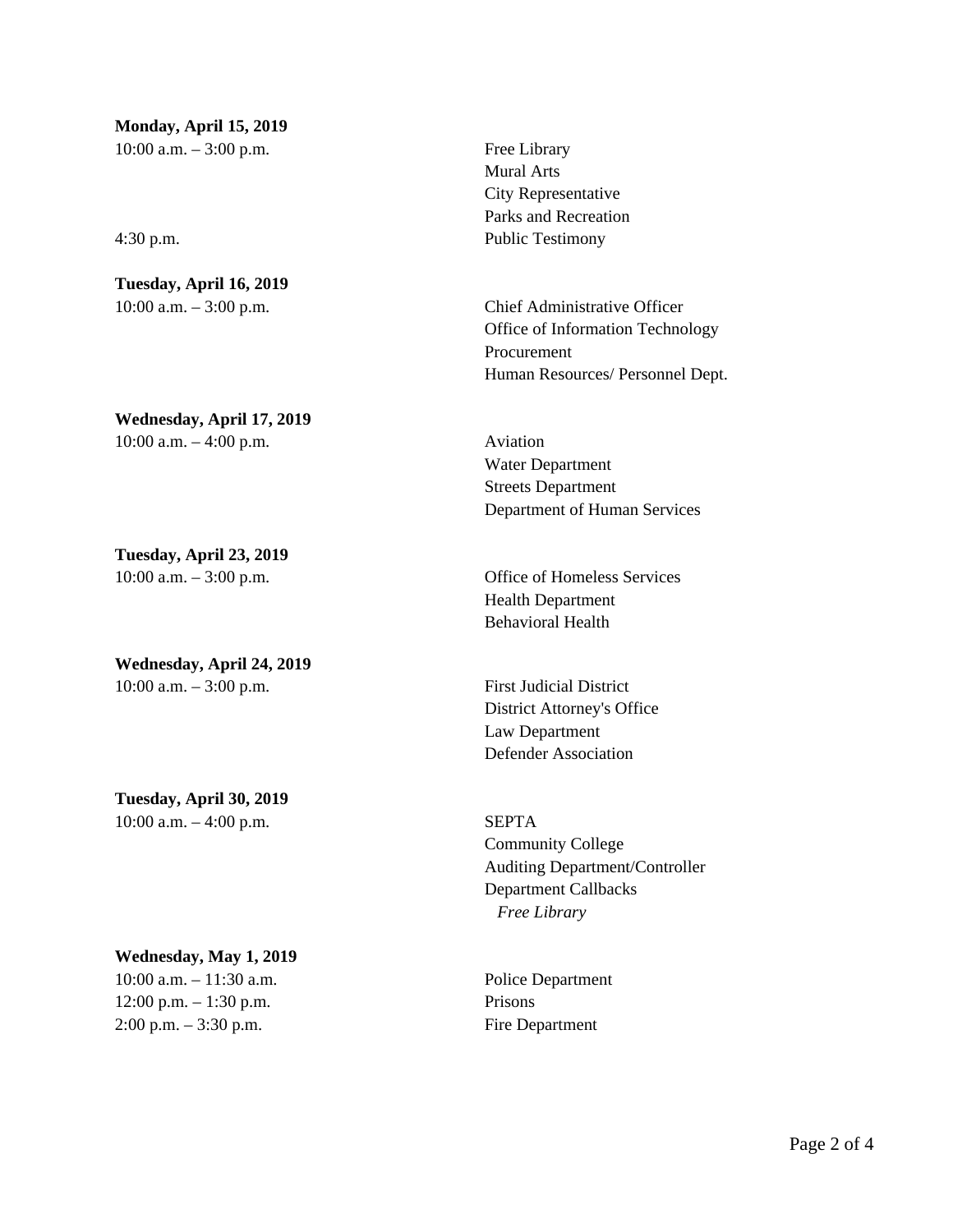City Commissioners Department Callbacks *Office of Property Assessment Public Property* 

Board of Revision of Taxes (appeals) Revenue Tax Bills 5:00 p.m. Public Testimony – Tax Bills

10:00 a.m. – 12:00 p.m. Public Testimony – School District 1:00 p.m. Public Testimony – School District

**Wednesday, May 8, 2019** 10:00 a.m. – 3:00 p.m. Revenue Department

**Tuesday, May 14, 2019** 10:00 a.m. – 4:00 p.m. School District

## **Wednesday, May 15, 2019**

**Times are approximations Subject to change**